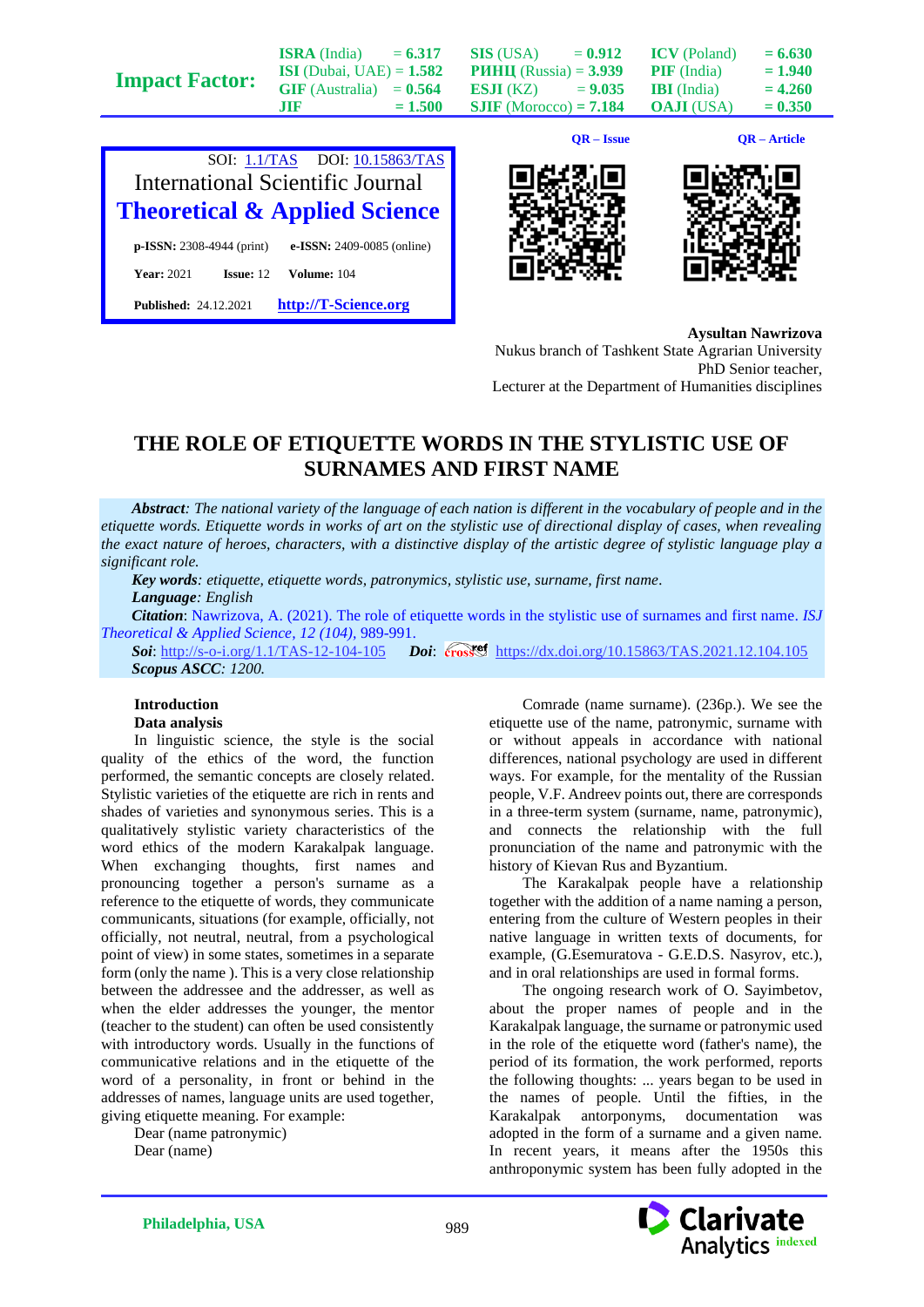|                       | <b>ISRA</b> (India)               | $= 6.317$ | SIS (USA)                                          | $= 0.912$ | <b>ICV</b> (Poland) | $= 6.630$ |
|-----------------------|-----------------------------------|-----------|----------------------------------------------------|-----------|---------------------|-----------|
| <b>Impact Factor:</b> | <b>ISI</b> (Dubai, UAE) = $1.582$ |           | <b>PHHII</b> (Russia) = $3.939$ <b>PIF</b> (India) |           |                     | $= 1.940$ |
|                       | $GIF$ (Australia) = $0.564$       |           | <b>ESJI</b> (KZ) $= 9.035$ <b>IBI</b> (India)      |           |                     | $= 4.260$ |
|                       | .TIF                              | $= 1.500$ | <b>SJIF</b> (Morocco) = <b>7.184 OAJI</b> (USA)    |           |                     | $= 0.350$ |

form of a surname-name-patronymic. Fatherland was noted for men - ovich / - evich, for women - ovna / evna as indicators of the Russian language (2. 226p).

It is considered to be the main information in the formation of the Karakalpak written literary language in official documents of the 18-19 centuries, at the beginning of the 20th century, we meet the use in various forms of the name, surname of a person in the role of an etiquette word. For example, in a letter written by the Karakalpaks in 1743 addressed to "Empress Elizabeth Petrovna: 1 ... Empress Elizaveta Petrovna ha'ziretlerdin misla'n menin' padishag'img'a Kim jumla' halayiqlarg'a eshkartu'rilgandur" (3.295).

During this period and in the era after the transition of a large part of the Karakalpak people to the side of Russia, official documents written on various issues instead of the surname, the use of official names of the type - kim - muzaffat, etc. in the role of the etiquette word, we see the following examples:

1. Uluǵ dárejeli Amiwdar'ya muzaffatı hákimine háziretlarǵa (3.109-str.).

2. Bálánd mártebeli Amiwdar'ya muzaffatı hákimine oshbunıń tóbanide qol qoyıwǵa Shimbay tawabıǵındaǵı oń bolım kol astındaǵı puqaralarınıń arzı (1.108).

3. Xúrmetli Shımbay tawabıǵınıń hákimine Eshim bolusınıń 4 inchi awılınıń puqaralarınıń olturumteris aǵar qalasıdıń jasalmısh arzanama (3.114).

As in many national languages like the Turkic languages in modern Karakalpak appeal in the etiquette of the words "use of patronymics (-ovich, ovna, -evna)" is widespread. The passport document certifying the citizenship of the Republic, we see the spelling as indicated above.

Paying attention to the side, in those official provisions in our past history we see the use in relations with Russians and in other cases... The use of the name, surname in the language of works of art for stylistic purposes, let us delve into the following examples:

1. Nazimov turned to Davletov: Zhaksylyk Dauletovich, the floor is to you (T. Kayipbergenov).

2. Is Yerzhan Serzhanov your relative or namesake? (T. Kayipbergenov)

3. Our devoted friend, Amir Nogay Ismayil Musayevich! I want to tell you this. From a letter written by the Russian Tsar to the Nogai Amir. (K. Mambetov) Boris Godunov ... turned to Ismayil how are you doing, Ismayil Musaevich (K. Mambetov).

These examples show that the problem of "patronymic" has entered our nationality from the Russian language. It is also used in most official positions and at meetings in front of the masses.

Sometimes it is in the etiquette of words in a group of intelligentsia in their close relationship, although freely on the one hand, communicates in words of thoughts (contexts) that can be used in order to enhance a special functional meaning.

NI Farmazhovskaya, proving comrade + surname and many other etiquette schemes, addressing by the name and patronymic of an older person gives the concept of respect to a person in Russian linguistic science, in relations between people and it is also especially noted it means a friendly attitude.

So, taking into account these provisions, we consider the final abolition of the patronymic (-vich, evna, -ov / -ev, etc.), pulling back the legitimate development of the national language will not give good results. In its place, formality is necessary. We also think that respecting the official given (passport, etc.) to preserve and bear the father's name (patronymic) at the same time of the grandfather (his father's father or surname) respectful preservation is a sign of respect for the ancestors to their origin and parents.

## **Conclusion**

Currently, in the written style of official documents, for example, in the registry office (PHAZh) (registration of acts of civil status) or the institution issuing a passport (passport office) when writing a first-patronymic-last name, we meet two types of position. For example, (son or daughter) or (s) -ova, -evich (-evna, etc.) forms are issued.

In our opinion, in these provisions, it is necessary to pay attention to the problem of stable spelling, since these are the conditions for using the surname and first name, patronymic of the etiquette role to move away from identity, to lay the foundation for the formation of diversity.

Summing up, in the development of modern linguistic science, the use of the first name, surname, patronymic in the etiquette of words in the relationship between them, especially in front of the masses in official positions, at meetings, official meetings, are widely used. The words of etiquette have been studied less in the Karakalpak linguistic science, a problem that requires a comprehensive study.

1. Surname, name and patronymic use in the role of the word etiquette entered through the Russian language.

2. The use of surname, first name, patronymic in the role of etiquette, especially entering through the appeal indicates the national peculiarity of the Karakalpak language.

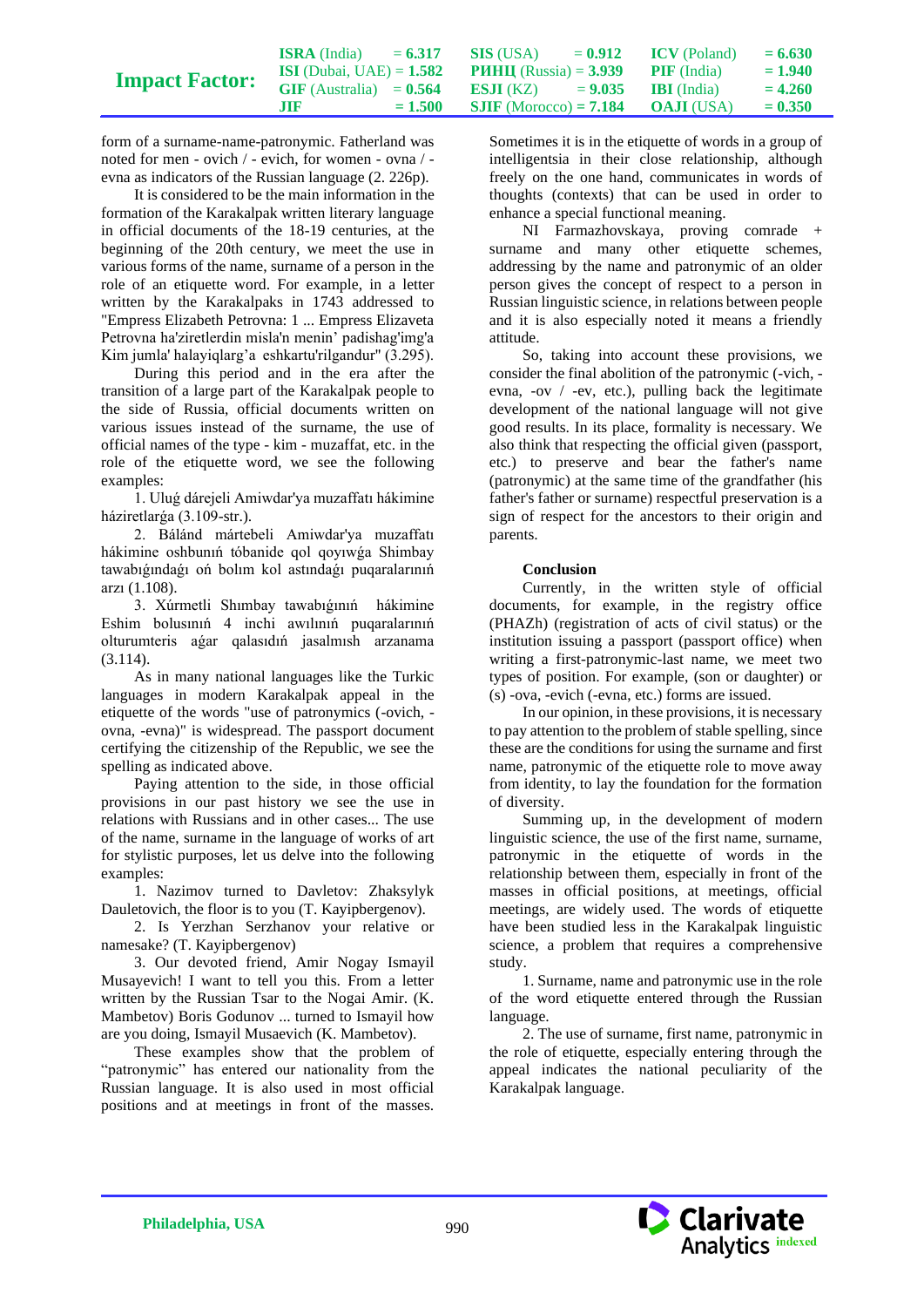**SIS** (USA)  $= 0.912$ **РИНЦ** (Russia) = **3.939 ESJI** (KZ)  $= 9.035$ **SJIF** (Morocco) **= 7.184**  $ICV$  (Poland)  $= 6.630$ **PIF** (India)  $= 1.940$ **IBI** (India)  $= 4.260$ **OAJI** (USA)  $= 0.350$ 

## **References:**

- 1. Andreev, V.F. (2004). *The Golden Book of Ethics.* (p.236). Moscow: "Veche".
- 2. Saiymbetov, O.T. (2000). *Қaraқalpaқ tilindegi menshikli adam atlary.* (p.29). Nukus. "Bilim".
- 3. Khamidov, H. (1985). *Yeski қaraқalpaқ tiliniң zhazba estelikleri.* (p.108,109,114). Nukus: "Karagalpakstan".
- 4. Formanovskaya, N.I. (1984). *The use of Russian speech etiquette*. (p.38). Moscow.
- 5. Hujakulova, D.J. (2019). Technology of deodorization of soyabean oil. *Austrian Journal of Technical and Natural Sciences.* –Vienna, №3-4, pp.24-25.
- 6. Khuzhakulova, D.Zh., & Mazhidov, K.Kh. (2018). Improving the technology of deodorization of cotton oils obtained from different-grade raw materials. *Development of science and technology*, -Bukhara, No.1. pp.38- 42.
- 7. Khuzhakulova, D.Zh., & Mazhidov, K.Kh. (2019). Technological features of local soybean oil deodorization. *Chemistry and chemical technology,* Tashkent, No. 1, pp.64-67.
- 8. Khuzhakulova, D.Zh., & Mazhidov, K.Kh. (2019). *New ways of technology deodorization of oils.* XI international scientific conference "Technique and technology of food production". (p.112). Belarus: Mogilev.
- 9. Cheaplove, D. J. (2019). *K. H. Majidov of Solari does technologiesin of methods.* Ange look at the knowledge of the hater on the topic "issues of

Science and e-education, the relevance". (pp.18- 19). Nukus.

- 10. Khuzhakulova, D.J. (2017). Ways to ensure the quality of deodorized fats. *scientific-technik anzhumani,* Fergona, 2017, at the Republic of Uzbekistan on the topic of "development of Kishlok khizhalik's responsibilities, cuttingedge, saklash and Kaita performance-saving technologies and their innovation solutions". 1- Volume, 358-359.
- 11. Khuzhakulova, D.Zh., & Mazhidov, K.Kh. (2018). *New developments in the technology of deodorization of cotton oils of different quality*. XII-International scientific conference "Technique and technology of food production", Belarus, Mogilev, 2018. Volume 1, pp.44-45.
- 12. Khuzhakulova, D.Zh., & Mazhidov, K.H. (2021). Improvement of cotton oil deodorization technology. *International Journal of Innovative Research in Computer and Communication Engineering* - India, Volume 9, Issue 4, April 2021.
- 13. (2021). *International Journal of Innovative Research in Computer and Communication Engineering –* India, Volume 9, Issue 9, September 2021.
- 14. Khuzhakulova, D.J., Ismatov, S.S., & Abdurakhimov, S.A. (2020). *Neutralization of refined cottonseed oil in the processing of alkaline solutions*. Institute of Management and Socio-Economic Development LLC, Saratov, Russia-November 2020.